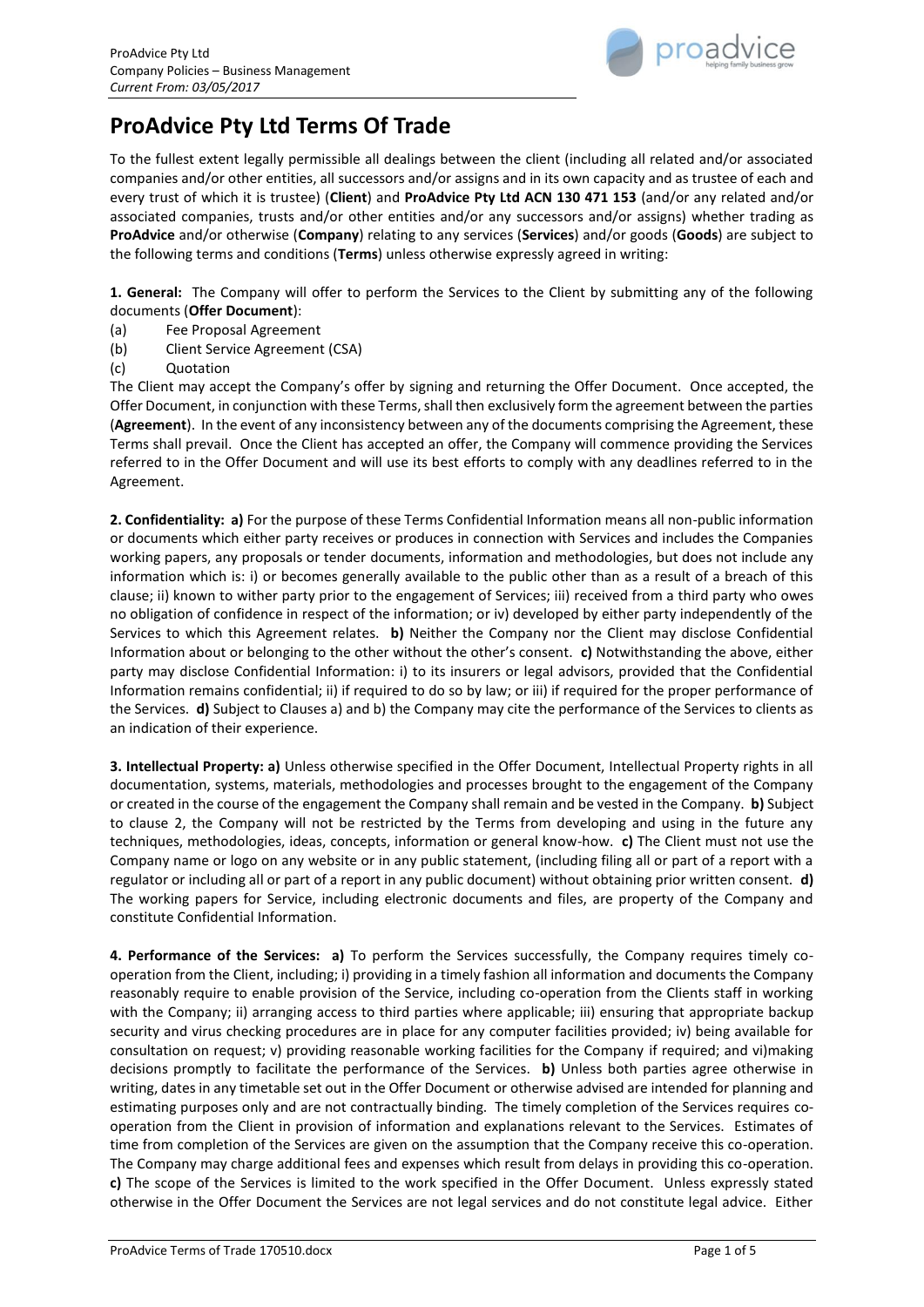

party may request changes to the Services but no changes take effect unless agreed in writing. **d)** The Services will be based on the documentation and information provided to, or obtained by the Company. The Company relies on the Client to bring to their attention any changes in the documentation and information as originally presented, as it may affect the Services. The Client will ensure documentation and information supplied by the Client or on behalf of the Client, to the best of the Clients knowledge and belief, is not false or misleading and does not omit material particulars. Unless otherwise stated in the Offer Document the Company will not verify the accuracy and completeness of such documentation or information. **e)** In the course of providing the Services, the Company may provide oral comments or draft reports, presentations, letters, schedules and other documents. No reliance shall be placed on such oral comments or draft documents, conclusions or advice as they may be subject to further work, revision and other factors which may mean such drafts are substantially different from any final report or advice issued. The final results of the Service will be set out in the final report or advice. **f)** Changes in the law may take place before advice from the Service is acted upon or may be retrospective in effect. Unless specifically stated in the Offer Document the Company accept no responsibility to inform the Client of changes in the law or interpretations affecting advice previously given by the Company. **g)** The Client acknowledge that information made available by the Client or by others on the Client's behalf, to employees of the Company who are not engaged in the performance of the Services or information relating to you which is otherwise know by them, shall not be deemed to have been made available to the individuals within the Company who are engaged in the provision of the Services.

**5. Payment, Fees and Expenses: a)** Fees for the Service will be charged on the basis set out in the Offer Document. Where applicable, Goods and Services Tax (**GST**) at the prevailing rate will be added to and form part of the fees. **b)** Payment shall be made by cash, cheque, bank cheque or direct deposit, without deduction and within 14 days from the date of each invoice. **c)** If the Client disputes any part of an invoice, it must pay all undisputed parts within the timeframe specified above. Failure to make payment within twenty eight (28) days of the invoice date constitutes a material breach of this Agreement. **d)** The Client agrees to pay an administration fee of 2% as the liquidated processing cost on credit card payments and/or on payments made outside the credit period stipulated in each invoice or statement. **e)** The Client will be charged for any reasonable out-of-pocket expenses such as travel, subsistence and document handling costs (photocopying, printing, fax and courier etc) incurred in connection with the Services. The charges will be calculated as the amounts the Company incur (net of any GST input tax credit to which the Company is entitled) plus GST as applicable. **f)** Fees are payable within 14 days after date of issue of the invoice. Any fee estimate is given in good faith but not contractually binding. **g)** The Company revises the fee scale annually. Rates quoted remain in force until the next 30 June, as appropriate, and fees may increase for any work performed after that date. The Client will be notified in writing of any changes to fees, however Offer Documents will only be re-issued in the event of changes to the Service, not the fee. **h)** Under no circumstance will a credit facility be available to the Client from the Company. **i)** If the Company receive any legally enforceable notice or demand issued by any third party, including the Australian Securities & Investments Commission, the Australian Taxation Office, the Australian Stock Exchange, any government statutory body or instrumentality or any court or tribunal in relation to or in connection with the Services, the Client agrees to pay the Company's reasonable professional costs and expenses (including solicitor client expenses) in complying with or challenging any such notice or demand to the extent that the Company costs and expenses are not recovered or recoverable from the party issuing the notice or demand. The Company will notify the Client as soon as practicable (unless restricted by law) when any such legally enforceable notice or demand is received.

**6. Interest:** The Company reserves the right to charge interest on overdue accounts at the *Penalty Interest Rates Act 1983 (Vic)* Interest rate plus 2%.

**7. Liability: a)** The Company will use reasonable skill and care in providing the Services. **b)** The liability of the Company for loss or damage arising from or in relation to the Services, whether arising from breach of contract, tort (including negligence) or otherwise, is limited to an amount equal to three times the fees payable by the Client in respect of the Services to which the claim relates (**Liability Cap**). **c)** The Liability Cap does not apply if prohibited by the Corporations Act 2001. **d)** To the extent permitted by law, the Company excludes all liability for any indirect, incidental or consequential expense, loss, damages or cost, loss of profits or revenue, business interruption, loss of data, or failure to realise anticipated savings or benefits whatsoever incurred by or awarded against the Client (whether or not the Company has been advised of the possibility of such expense, loss, damage or costs) arising in any way out of or in relation to the Services. **e)** The Client agrees that if they make any claim against the Company for loss arising out of or in connection with the Services or these Terms, and the Client has contributed to the loss by their own actions, liability for the Client's loss will be apportioned having regard to the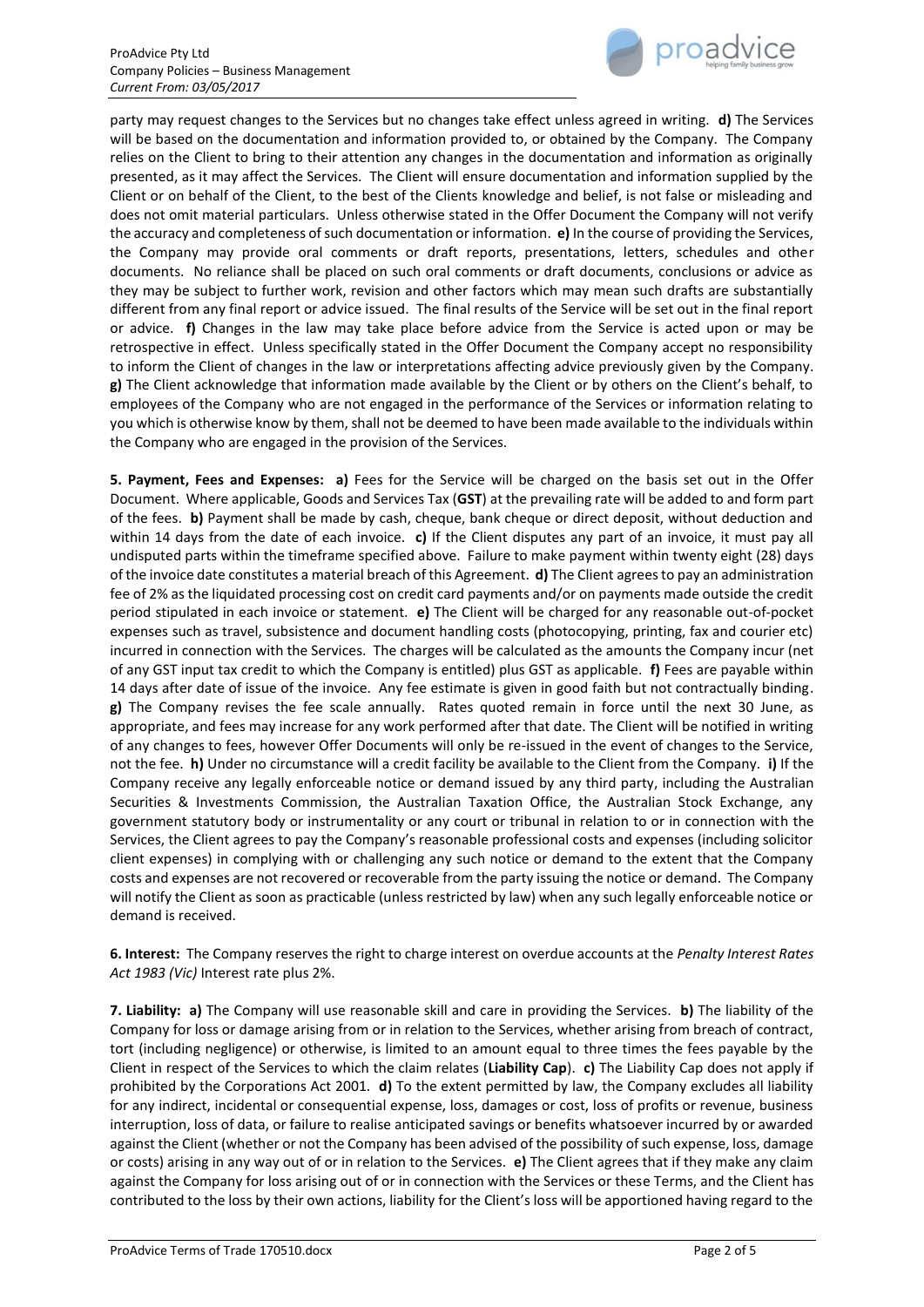

respective responsibility for the loss and the amount the Client may recover from the Company if successful in the claim will be reduced to the extent of the Clients contribution to the loss. **f)** The Client agrees to indemnify and hold harmless the Company, and its respective directors and employees, from and against any liabilities, losses, claims, costs, damages, or expenses (or actions that may be asserted by any third party) that may result from any third party claims arising out of or in relation to the provision of the Services or any use by the Client of any deliverable under this Offer Document, and will reimburse the Company for all costs and expenses (including legal fees on a solicitor/client basis) incurred by the Company in connection with any such action or claim. This indemnity does not apply if prohibited by the Corporations Act 2001. **g)** The Client accepts and acknowledges that the Company have not made any, and to the extent permitted by law, we exclude, all warranties, conditions or guarantees of any nature in respect of the Services or the satisfactory conclusion of the Services or with respect to the economic, financial or other results which the Client may experience as a result of the provision of the Services. **h)** Where warranties, conditions or guarantees or any other rights are implied in the Offer Document or otherwise conferred by the *Trade Practices Act 1974 (Cth)* or other laws, and it is not lawful or possible to exclude them, then those warranties, conditions or guarantees or other rights will (but only to the extent required by law) apply to these Terms. To the extent permitted by law, the Company limits its liability in respect of such warranties, conditions or guarantees to the supply of the Services again or the payment of the cost of having the Services supplied again. **i)** The Client agrees not to bring any claim (whether in contract, tort (including negligence) or otherwise) arising out of or in connection with the Services against any of the Company's employees personally, but this will not limit or exclude any liability the Company may have for their acts or omissions. The provision of this clause is expressly for the benefit of the Company's employees, and the Client agrees that each employee is entitled to rely on this clause as if they were parties to the Offer Document.

**8. Quality Control:** The Company is subject to the Quality Control Review Program conducted by The Institute of Charted Accountants in Australia. The work the Company performs for the Client may be selected by the examiners for review. The Client acknowledges that, if requested, the Company files relating to this Service will be made available. If the Client objects to being included in any of these review processes, the Client must advise the Company in writing and the Company will use their best endeavours to exclude this Service from such review.

**9. Services Solely for Client Benefit:** The Services will be provided solely for the Client's benefit and use unless provided otherwise in the Offer Document. Except as required by law, the Client must not provide any documentation or deliverables in respect of the Services to any third party (including without limitation, the filing of information containing or referring to any reports with regulators or the inclusion of report in any public document) without written consent from the Company. The Company accept no liability or responsibility to any third part in respect of the Services.

**10. Use of Software:** The Company may use or develop software, including spreadsheets, databases and other electronic tools (**Tools**) in providing the Services. If the Company provides these Tools to the Client, the Client acknowledges that (except where these Tools are a specific deliverable under the Offer Document) the Tools are not the Clients Property, were developed for the purposes without consideration of any purpose for which the Client might use them, are made available on an "as is" basis for the Client's use only and must not be distributed to or shared with any third party. To the full extent permitted by law, the Company makes no representations or warranties as to the sufficiency or appropriateness of the tools for any purpose for which the Client or a third party may use them.

**11. Electronic Communications:** The Company may communicate with the Client electronically. Electronically transmitted information cannot be guaranteed to be secure or virus or error free and consequently such information could be intercepted, corrupted, lost, destroyed, arrive late or incomplete or otherwise be adversely affected or unsafe to use. The Company will use commercially reasonable procedures to check for the then most commonly known viruses before sending information electronically, but will not be liable to the Client in respect of any error, omission or loss of confidentiality arising from or in connection with the electronic communication of information to the Client. The Client remains responsible for protecting their own systems and interests in relation to electronic communications. If the Client does not accept these risks, the Client should notify the Company in writing that they do not want communicate electronically.

**12. Documents:** Subject to any statutory provisions to the contrary, it is the Company's practice to destroy documents after they are more than seven years old. The Client's acceptance of these Terms includes consent for the Company to destroy any documents belonging to the Client which have been filed amongst the Company's papers.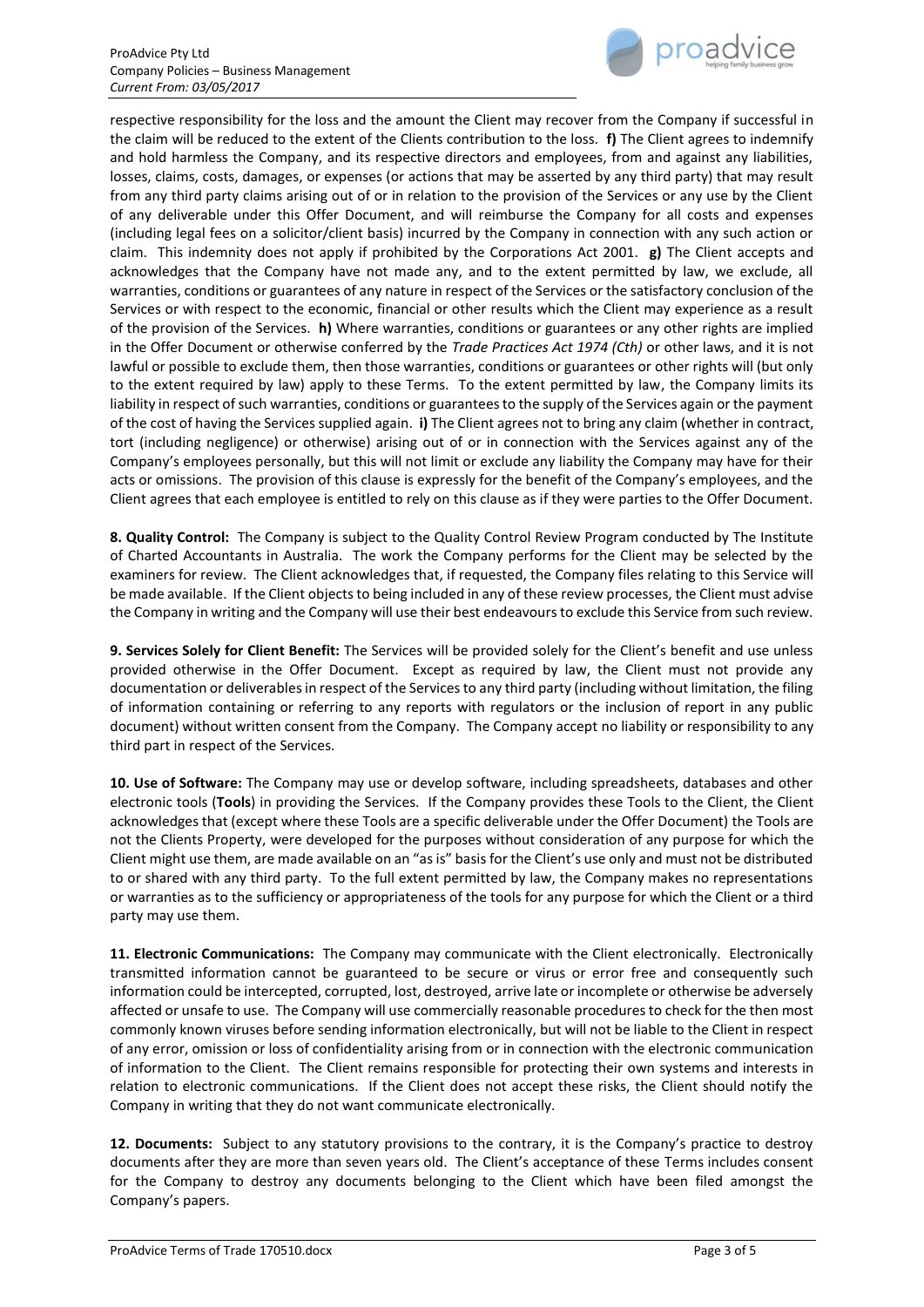

**13. Subcontractors and Third Parties: a)** The Company reserves the right to employ subcontractors, and any reference to the Company's staff includes subcontractor staff. Subject to any contrary provision in the Offer Document the Company will remain liable to the Client for any of the Services provided by subcontractors employed by the Company. **b)** Unless otherwise expressly agreed in writing, the Company will not engage a third party to act on behalf of the Client in connection with the Services. The Client will undertake any such engagement directly with the third party as principal, and the Client will be solely responsible for the work and fees of any other party engaged by the Client to participate in the Services regardless of whether such party was introduced to Client by the Company.

**14. Privacy of Personal Information: a)** The Client agrees to only disclose personal information (as that term is defined under the *Privacy Act 1988 (Cth)* (**Privacy Act**) to the company if necessary for the Company to perform the Services, and only if such disclosure by the Client will not infringe protections afforded by the Privacy Act to individuals about whom the personal information relates. **b)** If the performance of the Services requires a third party to the Offer Document to supply personal information to the Company on the Client's request, it is the Client's obligation to ensure the third party has satisfied the requirement of the Privacy Act and is permitted by the Privacy Act to disclose such personal information to the Company. **c)** If the Service requires the Company to collect personal information from a third party the Client will ensure such collection of personal information complies with the Privacy Act, and do and be responsible for, all things necessary (including obtaining appropriate consents) for the Company to collect such personal information. **d)** In the course of providing the Service the Company will collect personal and other information about the Client. This information may be shared between the Companies related entities and may also be disclosed to third parties where necessary to provide the Service. These third parties may include the Client's staff, associated entities, government departments, other professional advisors and Cloud based service providers. It may also be necessary to disclose personal information about the Client as a result of legal requirement. **e)** By engaging the Company to provide the Service, the Client consents to the collection and disclosure of personal information on the above terms, unless the Client informs the Company to the contrary.

**15. Term and Termination: a)** These Terms will apply from the commencement date stated in the Offer Document, or where no commencement date is specified, from the date of acceptance of the Offer Document. **b)** Subject to any statutory provisions that apply to the Services, either party may terminate the Service at any time by giving at least 30 days written notice to the other. On termination, the Client shall immediately pay on request all fees and expenses due in respect of the Service provided up to the date of termination and unless the Service is terminated for cause, the Client will pay the Company's reasonable costs and expenses incurred in connection with the termination of the Service. **c)** For the avoidance of doubt, the date of termination shall be the date on which any period of notice expires. **d)** On termination or completion of the Service, the Company may retain all working papers and documentation or software prepared by the Company and any other documentation on which the Services are based to enable the Company to maintain a professional record of its involvement. The Client may retain their originals and any copies of reports and letters made in accordance with the provisions of the Service. **e)** Termination of the Service shall be without prejudice to any accrued rights of both parties. **f)** The terms of the Offer Document which expressly or by implication are intended to survive any termination or expiry will survive and continue to bind the parties.

**16. Engagement Team: a)** The Company will use reasonable efforts to ensure individuals name in the Offer Document are available to perform the Services. If these persons are unable to perform the Service the Company will provide the Client with details of replacement staff. **b)** For the duration of the Service, and for a period of 12 months after its termination or completion, the Client will not; i) interfere or seek to interfere with the Company's relationship with any of its clients, employees or suppliers; and/or ii) employ, or procure a third party to employ, any employee of the Company who has taken part in the performance of the Service. **c)** If the Client offers employment to such an employee, and if the Company give consent and the employee accepts the offer, then the Client will pay a recruitment fee to the Company. The recruitment fee will be calculated at 30% of the relevant employee's gross annual salary package.

**17. Relationship with Other Clients:** The Company provides services to other clients, some of whom may be in competition with the Client or have interests which conflict with the Client. The Company will not be prevented or restricted by virtue of the Service under the Offer Document from providing services to other clients.